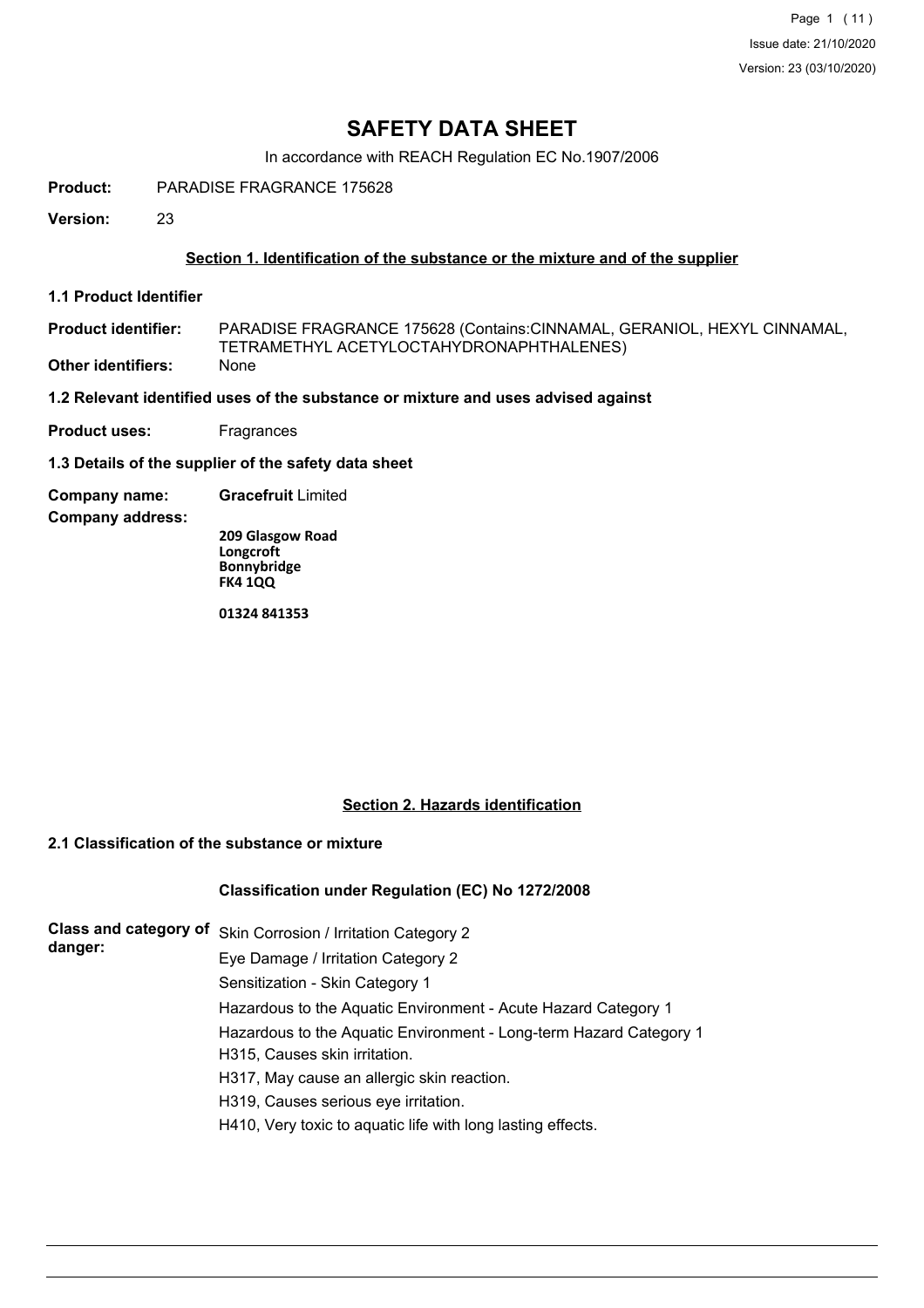Page 2 (11) Issue date: 21/10/2020 Version: 23 (03/10/2020)

# **SAFETY DATA SHEET**

In accordance with REACH Regulation EC No.1907/2006

| <b>Product:</b> | <b>PARADISE FRAGRANCE 175628</b> |  |
|-----------------|----------------------------------|--|
|                 |                                  |  |

- **Version:** 23
- **2.2 Label elements**

| Signal word:                        | Warning                                                                                                                                                                                                                                                                                                                                                          |
|-------------------------------------|------------------------------------------------------------------------------------------------------------------------------------------------------------------------------------------------------------------------------------------------------------------------------------------------------------------------------------------------------------------|
| <b>Hazard statements:</b>           | H315. Causes skin irritation.                                                                                                                                                                                                                                                                                                                                    |
|                                     | H317, May cause an allergic skin reaction.                                                                                                                                                                                                                                                                                                                       |
|                                     | H319, Causes serious eye irritation.                                                                                                                                                                                                                                                                                                                             |
|                                     | H410, Very toxic to aquatic life with long lasting effects.                                                                                                                                                                                                                                                                                                      |
| <b>Supplemental</b><br>Information: | EUH208, Contains (E)-1-(2,6,6-TRIMETHYL-1,3-CYCLOHEXADIEN-1-YL)-2-BUTEN-1-ONE,<br>(ETHOXYMETHYL)CYCLODODECANE, ALPHA-ISOMETHYL IONONE, BENZYL<br>SALICYLATE, BETA-PINENES, CITRONELLOL, COUMARIN, EUCALYPTOL, EUGENOL,<br>GERANYL ACETATE, LIMONENE, LINALOOL, LINALYL ACETATE,<br>METHYLENEDIOXYPHENYL METHYLPROPANAL, NEROL. May produce an allergic reaction. |
| <b>Precautionary</b>                | P261, Avoid breathing vapour or dust.                                                                                                                                                                                                                                                                                                                            |
| statements:                         | P264, Wash hands and other contacted skin thoroughly after handling.                                                                                                                                                                                                                                                                                             |
|                                     | P272, Contaminated work clothing should not be allowed out of the workplace.                                                                                                                                                                                                                                                                                     |
|                                     | P273, Avoid release to the environment.                                                                                                                                                                                                                                                                                                                          |
|                                     | P280, Wear protective gloves/eye protection/face protection.                                                                                                                                                                                                                                                                                                     |
|                                     | P302/352, IF ON SKIN: Wash with plenty of soap and water.                                                                                                                                                                                                                                                                                                        |
|                                     | P305/351/338, IF IN EYES: Rinse cautiously with water for several minutes. Remove contact<br>lenses, if present and easy to do. Continue rinsing.<br>P333/313, If skin irritation or rash occurs: Get medical advice/attention.                                                                                                                                  |
|                                     | P337/313, If eye irritation persists: Get medical advice/attention.                                                                                                                                                                                                                                                                                              |
|                                     | P362, Take off contaminated clothing and wash before reuse.                                                                                                                                                                                                                                                                                                      |
|                                     | P391, Collect spillage.                                                                                                                                                                                                                                                                                                                                          |
|                                     | P501, Dispose of contents/container to approved disposal site, in accordance with local<br>regulations.                                                                                                                                                                                                                                                          |

**Pictograms:**

**Other hazards:** Hydrocarbon Concentration %: 5.011%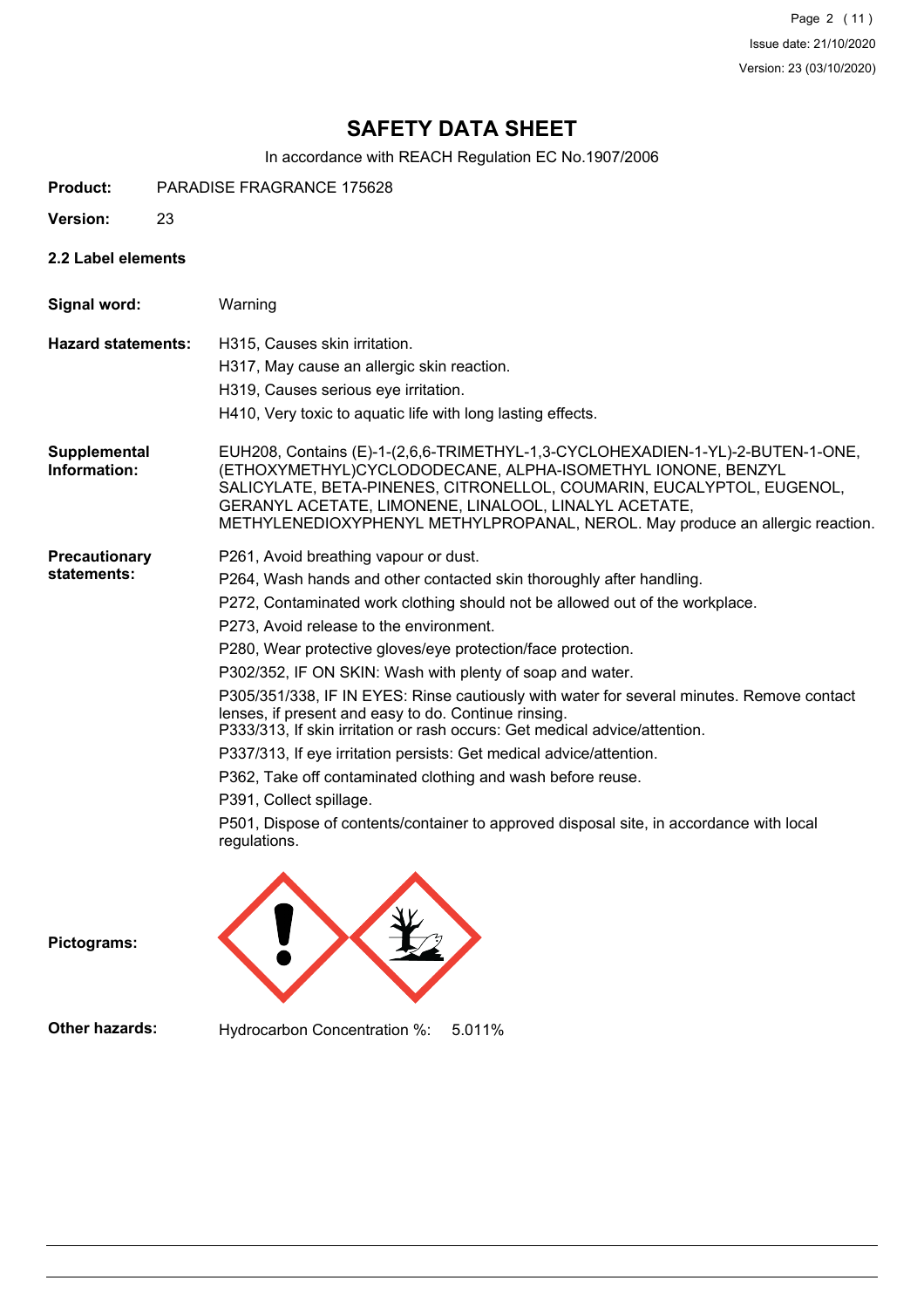Page 3 (11) Issue date: 21/10/2020 Version: 23 (03/10/2020)

## **SAFETY DATA SHEET**

In accordance with REACH Regulation EC No.1907/2006

**Product:** PARADISE FRAGRANCE 175628

**Version:** 23

## **Section 3. Composition / information on ingredients**

#### **3.2 Mixtures**

### **Contains:**

| <b>Name</b>                                                             | <b>CAS</b>                 | EC                                                       | <b>REACH Registration</b><br>No. | $\frac{9}{6}$ | <b>Classification for</b><br>(CLP) 1272/2008                                         |
|-------------------------------------------------------------------------|----------------------------|----------------------------------------------------------|----------------------------------|---------------|--------------------------------------------------------------------------------------|
| <b>TETRAMETHYL</b><br>ACETYLOCTAHYDRON 68155-66-8.<br>IAPHTHALENES      | 54464-57-2,<br>68155-67-9  | $259 - 174 - 3$<br>268-978-3,<br>268-979-9,<br>915-730-3 | 01-2119489989-04-xxxx            | $20 - 50\%$   | SCI 2-SS 1B-EH C1;<br>H315-H317-H410,-                                               |
| HEXYL CINNAMAL                                                          | 101-86-0                   | 202-983-3                                                |                                  | 20-<50%       | SS 1B-EH A1-EH C2;<br>H317-H400-H411.-                                               |
| CIS-2-TERT-<br>BUTYLCYCLOHEXYL<br><b>ACETATE</b>                        | 20298-69-5                 | 243-718-1                                                | 01-2119970713-33-xxxx            | 10-<20%       | EH C2;H411,-                                                                         |
| PHENETHYL<br><b>ALCOHOL</b>                                             | 60-12-8                    | 200-456-2                                                | 01-2119963921-31-xxxx            | 5-<10%        | ATO 4-EDI 2; H302-<br>H319.-                                                         |
| LINALOOL                                                                | 78-70-6                    | 201-134-4                                                | 01-2119474016-42-xxxx            | 1-<5%         | SCI 2-SS 1B:H315-<br>H317.-                                                          |
| LINALYL ACETATE                                                         | 115-95-7                   | 204-116-4                                                | 01-2119454789-19-xxxx            | 1-<5%         | <b>SCI 2-EDI 2-SS 1B;</b><br>H315-H317-H319,-                                        |
| <b>ILIMONENE</b>                                                        | 5989-27-5                  | 227-813-5                                                |                                  | 1-<5%         | FL 3-SCI 2-SS 1B-AH<br>1-EH A1-EH C1;H226-<br>H304-H315-H317-<br>H410.-              |
| ETHYL<br><b>TRIMETHYLCYCLOPE</b><br><b>NTENE BUTENOL</b>                | 28219-61-6,<br>106185-75-5 | 248-908-8                                                | 01-2119529224-45-xxxx            | 1-<5%         | EDI 2-EH C2:H319-<br>H411.-                                                          |
| $5,5,6-$<br><b>TRIMETHYLBICYCLOH</b><br><b>EPT-2-</b><br>YLCYCLOHEXANOL | 3407-42-9                  | 222-294-1                                                | 01-2119979583-21-xxxx            | $1 - 5%$      | SCI 2-EDI 2-EH C3:<br>H315-H319-H412.-                                               |
| <b>CITRONELLOL</b>                                                      | 106-22-9                   | 203-375-0                                                | 01-2119453995-23-xxxx            | 1-<5%         | <b>SCI 2-EDI 2-SS 1B:</b><br>H315-H317-H319.-                                        |
| <b>COUMARIN</b>                                                         | 91-64-5                    | 202-086-7                                                |                                  | $1 - 5%$      | ATO 4-SS 1B; H302-<br>H317,-                                                         |
| <b>HEXAMETHYLINDANO</b><br><b>PYRAN</b>                                 | 1222-05-5                  | 214-946-9                                                | 01-2119488227-29-xxxx            | 1-<5%         | EH A1-EH C1; H410,-                                                                  |
| ALPHA-ISOMETHYL<br><b>IONONE</b>                                        | 127-51-5                   | 204-846-3                                                |                                  | 1-<5%         | SS 1B-EH C2;H317-<br>H411.-                                                          |
| 2-T-<br>BUTYLCYCLOHEXYLO<br><b>XYBUTANOL</b>                            | 139504-68-0                | 412-300-2                                                | 01-0000015959-52-xxxx            | 1-<5%         | EDI 2-EH C2;H319-<br>H411.-                                                          |
| (ETHOXYMETHYL)<br><b>CYCLODODECANE</b>                                  | 58567-11-6                 | 261-332-1                                                | 01-2119971571-34                 | 1-<5%         | <b>SCI 2-SS 1B-EH C2:</b><br>H315-H317-H411,-                                        |
| PHENYLACETALDEHY<br>DE DIMETHYL ACETAL                                  | 101-48-4                   | 202-945-6                                                | 01-2120742339-50-xxxx            | 1-<5%         | EDI 2;H319,-                                                                         |
| <b>CINNAMAL</b>                                                         | 104-55-2                   | 203-213-9                                                |                                  | $1 - 5%$      | ATD 4-SCI 2-EDI 2-SS<br>1A:H312-H315-H317-<br>H319.-                                 |
| <b>GERANIOL</b>                                                         | 106-24-1                   | 203-377-1                                                | l01-2119552430-49-xxxx           | $0.1 - 1%$    | <b>SCI 2-EDI 1-SS 1B:</b><br>H315-H317-H318,-                                        |
| <b>METHYLENEDIOXYPH</b><br><b>IENYL</b><br><b>METHYLPROPANAL</b>        | 1205-17-0                  | 214-881-6                                                | 01-2120740119-58-xxxx            | $0.1 - 1\%$   | SS 1B-REP 2-EH C2;<br>H317-H361-H411,-                                               |
| EUGENOL                                                                 | 97-53-0                    | 202-589-1                                                |                                  | $0.1 - 1\%$   | EDI 2-SS 1B;H317-<br>H319.-                                                          |
| <b>NEROL</b>                                                            | 106-25-2                   | 203-378-7                                                |                                  | $0.1 - 1\%$   | <b>SCI 2-EDI 2-SS 1B;</b><br>H315-H317-H319.-                                        |
| <b>IBETA-PINENES</b>                                                    | 127-91-3                   | 204-872-5                                                |                                  | $0.1 - 1\%$   | FL 3-SCI 2-SS 1B-AH<br>1-EH A1-EH C1;H226-<br>H304-H315-H317-<br>H <sub>410</sub> ,- |
| BENZYL SALICYLATE                                                       | 118-58-1                   | 204-262-9                                                |                                  | $0.1 - 1\%$   | EDI 2-SS 1B-EH C3;<br>H317-H319-H412,-                                               |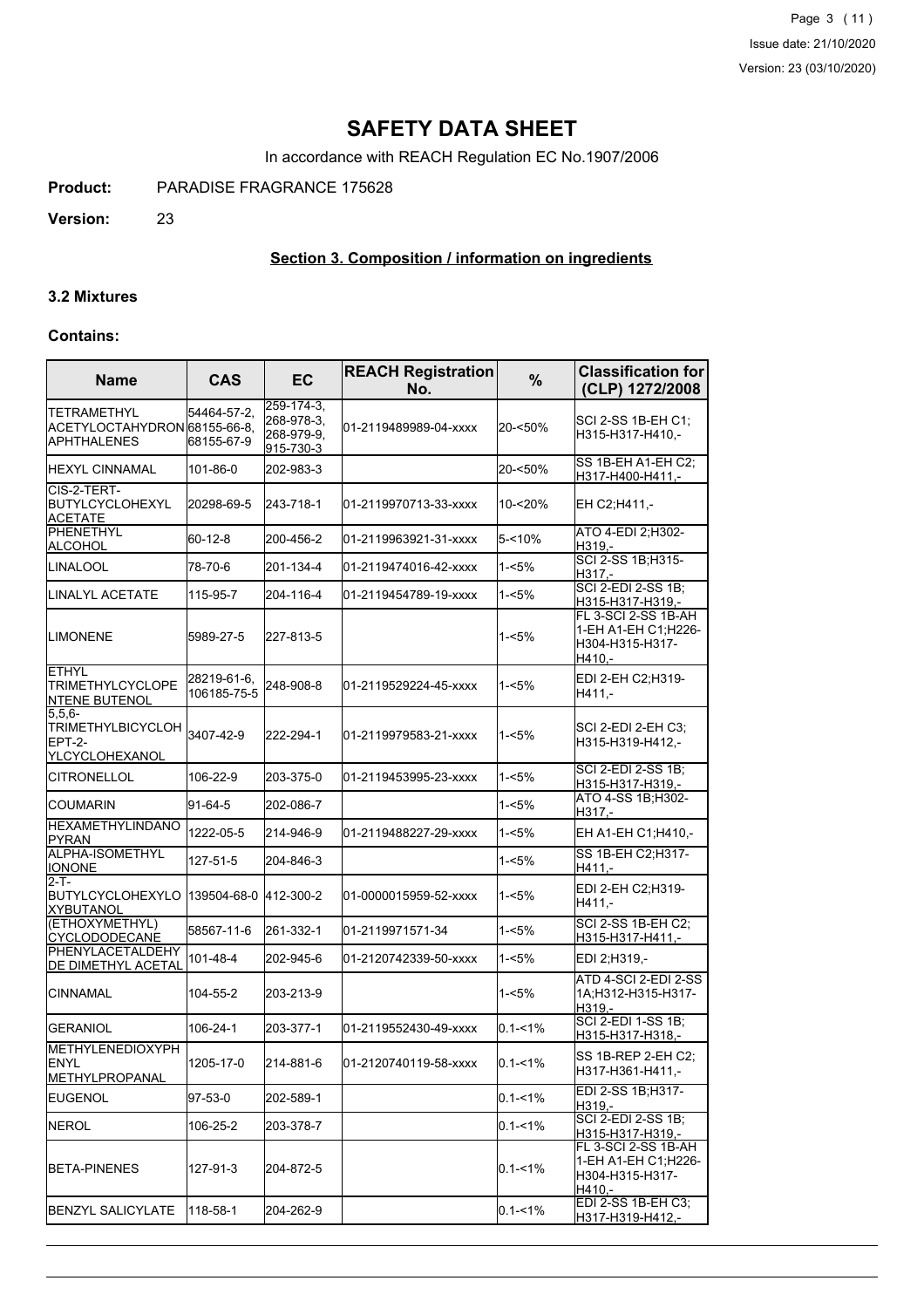Page 4 (11) Issue date: 21/10/2020 Version: 23 (03/10/2020)

## **SAFETY DATA SHEET**

In accordance with REACH Regulation EC No.1907/2006

## **Product:** PARADISE FRAGRANCE 175628

### **Version:** 23

| IGAMMA-TERPINENE                                                            | 199-85-4   | 202-794-6 |                       | $0.1 - 1\%$ | FL 3-REP 2-AH 1;<br>lH226-H304-H361.-   |
|-----------------------------------------------------------------------------|------------|-----------|-----------------------|-------------|-----------------------------------------|
| <b>IALPHA-CEDRENE</b>                                                       | 469-61-4   | 207-418-4 |                       | $0.1 - 1\%$ | IAH 1-EH A1-EH C1:<br>lH304-H410.-      |
| <b>IEUCALYPTOL</b>                                                          | 470-82-6   | 207-431-5 |                       | $0.1 - 1\%$ | <b>IFL 3-SS 1B:H226-</b><br>IH317.-     |
| <b>IGERANYL ACETATE</b>                                                     | 105-87-3   | 203-341-5 | 01-2119973480-35-xxxx | $0.1 - 1\%$ | SCI 2-SS 1B-EH C3;<br>H315-H317-H412.-  |
| <b>IBETA CEDRENE</b>                                                        | 546-28-1   | 208-898-8 |                       | $< 0.1\%$   | AH 1-EH A1-EH C1:<br>IH304-H410.-       |
| $(E)-1-(2,6,6-$<br>TRIMETHYL-1,3-<br>ICYCLOHEXADIEN-1-<br>YL)-2-BUTEN-1-ONE | 23726-93-4 | 245-844-2 | 01-2120105798-49-xxxx | $< 0.1\%$   | SCI 2-SS 1A-EH C2;<br>IH315-H317-H411.- |

## **Substances with Community workplace exposure limits:**

| <b>Name</b>              | <b>CAS</b> | cr<br>cv  | $\mathbf{a}$<br>70 |
|--------------------------|------------|-----------|--------------------|
| <b>DIETHYL PHTHALATE</b> | 84-66-2    | 201-550-6 | $5 - 10%$          |

## **Substances that are persistent, bioaccumulative and toxic or very persistent and very bioaccumulative, greater than 0.1%:**

Not Applicable

## **Section 4. First-aid measures**

#### **4.1 Description of first aid measures**

IF ON SKIN: Wash with plenty of soap and water.

IF IN EYES: Rinse cautiously with water for several minutes. Remove contact lenses, if present and easy to do. Continue rinsing.

## **4.2 Most important symptoms and effects, both acute and delayed**

Causes skin irritation.

May cause an allergic skin reaction.

Causes serious eye irritation.

## **4.3 Indication of any immediate medical attention and special treatment needed**

None expected, see Section 4.1 for further information.

## **SECTION 5: Firefighting measures**

## **5.1 Extinguishing media**

Suitable media: Carbon dioxide, Dry chemical, Foam.

## **5.2 Special hazards arising from the substance or mixture**

In case of fire, may be liberated: Carbon monoxide, Unidentified organic compounds.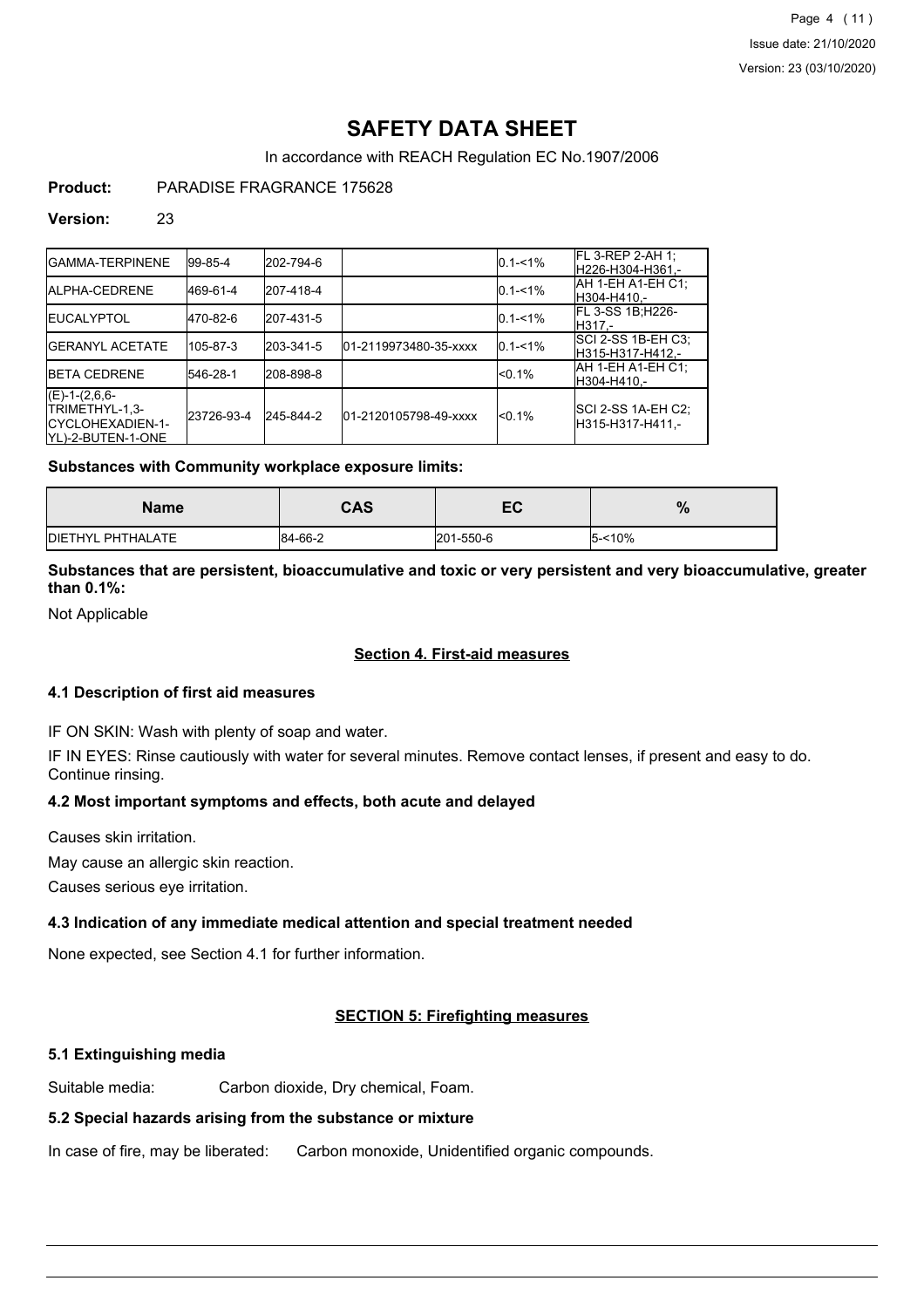Page 5 (11) Issue date: 21/10/2020 Version: 23 (03/10/2020)

## **SAFETY DATA SHEET**

In accordance with REACH Regulation EC No.1907/2006

**Product:** PARADISE FRAGRANCE 175628

**Version:** 23

## **5.3 Advice for fire fighters:**

In case of insufficient ventilation, wear suitable respiratory equipment.

## **Section 6. Accidental release measures**

#### **6.1 Personal precautions, protective equipment and emergency procedures:**

Avoid inhalation. Avoid contact with skin and eyes. See protective measures under Section 7 and 8.

#### **6.2 Environmental precautions:**

Keep away from drains, surface and ground water, and soil.

#### **6.3 Methods and material for containment and cleaning up:**

Remove ignition sources. Provide adequate ventilation. Avoid excessive inhalation of vapours. Contain spillage immediately by use of sand or inert powder. Dispose of according to local regulations.

#### **6.4 Reference to other sections:**

Also refer to sections 8 and 13.

## **Section 7. Handling and storage**

## **7.1 Precautions for safe handling:**

Keep away from heat, sparks, open flames and hot surfaces. - No smoking. Use personal protective equipment as required. Use in accordance with good manufacturing and industrial hygiene practices. Use in areas with adequate ventilation Do not eat, drink or smoke when using this product.

## **7.2 Conditions for safe storage, including any incompatibilities:**

Store in a well-ventilated place. Keep container tightly closed. Keep cool. Ground/bond container and receiving equipment. Use explosion-proof electrical, ventilating and lighting equipment. Use only non-sparking tools. Take precautionary measures against static discharge.

## **7.3 Specific end use(s):**

Fragrances: Use in accordance with good manufacturing and industrial hygiene practices.

## **Section 8. Exposure controls/personal protection**

## **8.1 Control parameters**

Workplace exposure limits: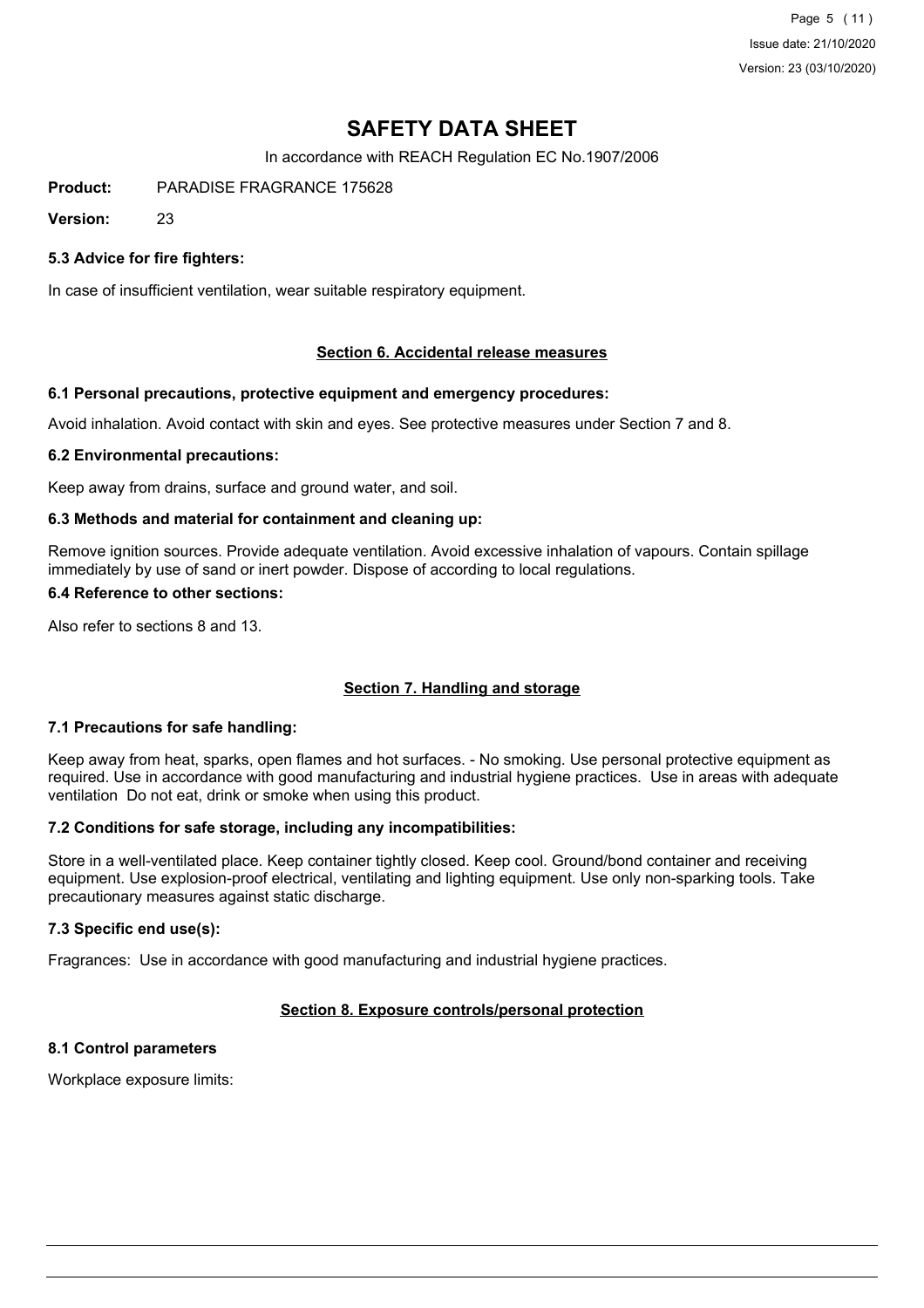## **SAFETY DATA SHEET**

In accordance with REACH Regulation EC No.1907/2006

**Product:** PARADISE FRAGRANCE 175628

## **Version:** 23

| Ingredient                | CAS     | <b>EC</b> | <b>Description</b>                                   | <b>Value</b> |
|---------------------------|---------|-----------|------------------------------------------------------|--------------|
| <b>IDIETHYL PHTHALATE</b> |         |           | Long-term exposure limit (8-hour<br>TWA) (mg/m3)     | 15           |
|                           | 84-66-2 | 201-550-6 | Short-term exposure limit (15-<br>$ minute)$ (mg/m3) | 10           |

## **8.2 Exposure Controls**

## **Eye / Skin Protection**

Wear protective gloves/eye protection/face protection

## **Respiratory Protection**

Ensure adequate and ongoing ventilation is maintained in order to prevent build up of excessive vapour and to ensure occupational exposure limits are adhered to. If appropriate, and depending on your patterns and volumes of use, the following engineering controls may be required as additional protective measures: a) Isolate mixing rooms and other areas where this material is used or openly handled. Maintain these areas under negative air pressure relative to the rest of the plant. b) Employ the use of Personal protective equipment - an approved, properly fitted respirator with organic vapour cartridges or canisters and particulate filters. c) Use local exhaust ventilation around open tanks and other open sources of potential exposures in order to avoid excessive inhalation, including places where this material is openly weighed or measured. In addition, use general dilution ventilation of the work area to eliminate or reduce possible worker exposures. d) Use closed systems for transferring and processing this material.

Also refer to Sections 2 and 7.

## **Section 9. Physical and chemical properties**

## **9.1 Information on basic physical and chemical properties**

| Appearance:                                   | Clear pale yellow liquid                     |
|-----------------------------------------------|----------------------------------------------|
| Odour:                                        | Not determined                               |
| <b>Odour threshold:</b>                       | Not determined                               |
| pH:                                           | Not determined                               |
| Melting point / freezing point:               | Not determined                               |
| Initial boiling point / range:                | Not determined                               |
| Flash point:                                  | 92 °C                                        |
| <b>Evaporation rate:</b>                      | Not determined                               |
| Flammability (solid, gas):                    | Not determined                               |
| Upper/lower flammability or explosive limits: | Product does not present an explosion hazard |
| Vapour pressure:                              | 0.07839182 mmHg                              |
| Vapour density:                               | Not determined                               |
| <b>Relative density:</b>                      | $0.9630 - 0.9670$                            |
| Solubility(ies):                              | Not determined                               |
| Partition coefficient: n-octanol/water:       | Not determined                               |
| Auto-ignition temperature:                    | Not determined                               |
| <b>Decomposition temperature:</b>             | Not determined                               |
|                                               |                                              |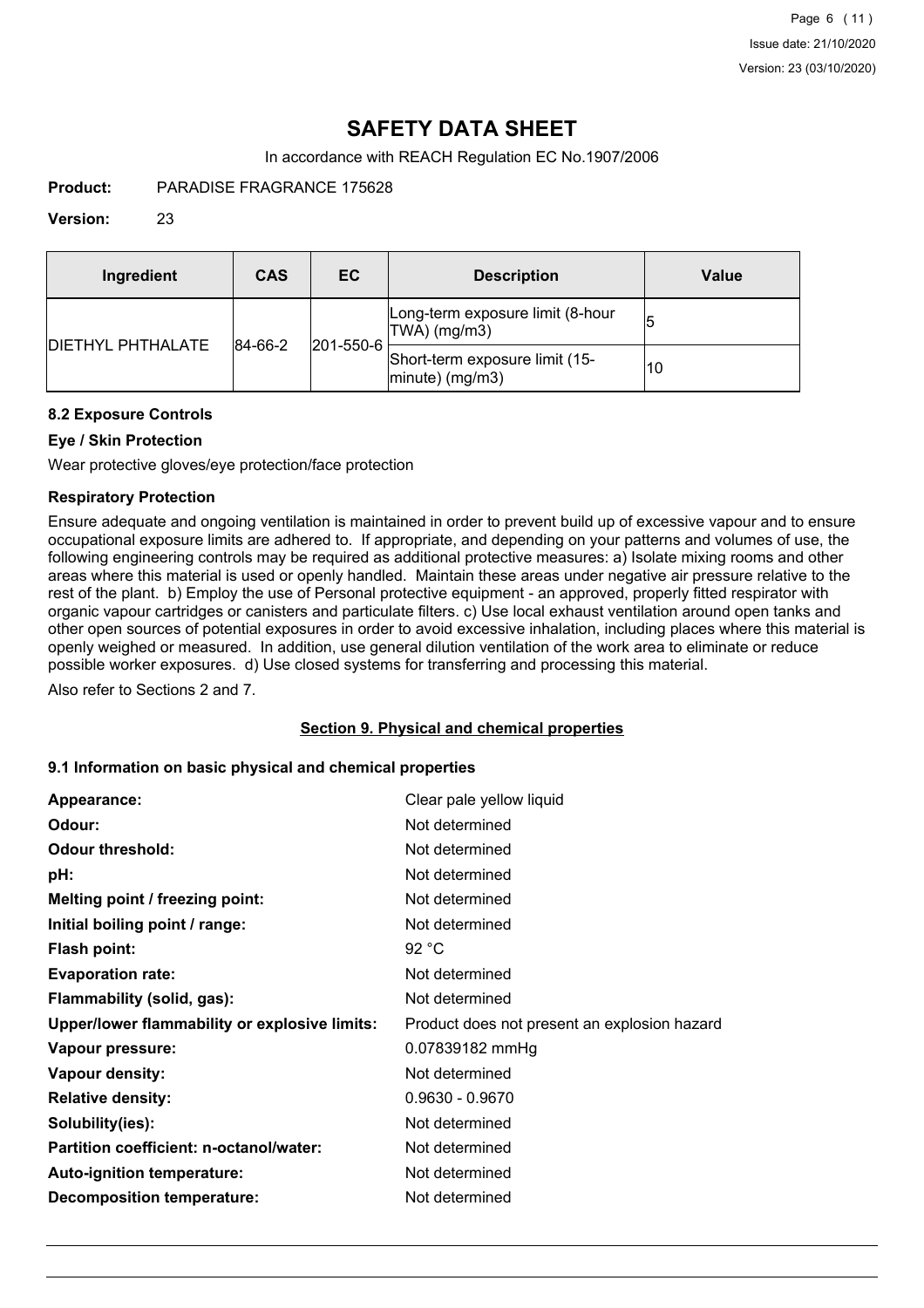Page 7 (11) Issue date: 21/10/2020 Version: 23 (03/10/2020)

## **SAFETY DATA SHEET**

In accordance with REACH Regulation EC No.1907/2006

**Product:** PARADISE FRAGRANCE 175628 **Version:** 23 **Viscosity:** Not determined **Explosive properties:** Not expected **Oxidising properties:** Not expected

**9.2 Other information:** None available

## **Section 10. Stability and reactivity**

#### **10.1 Reactivity:**

Presents no significant reactivity hazard, by itself or in contact with water.

## **10.2 Chemical stability:**

Good stability under normal storage conditions.

## **10.3 Possibility of hazardous reactions:**

Not expected under normal conditions of use.

#### **10.4 Conditions to avoid:**

Avoid extreme heat.

## **10.5 Incompatible materials:**

Avoid contact with strong acids, alkalis or oxidising agents.

### **10.6 Hazardous decomposition products:**

Not expected.

## **Section 11. Toxicological information**

#### **11.1 Information on toxicological effects**

This mixture has not been tested as a whole for health effects. The health effects have been calculated using the methods outlined in Regulation (EC) No 1272/2008 (CLP).

| <b>Acute Toxicity:</b>                    | Based on available data the classification criteria are not met. |
|-------------------------------------------|------------------------------------------------------------------|
| <b>Acute Toxicity Oral</b>                | >5000                                                            |
| <b>Acute Toxicity Dermal</b>              | >5000                                                            |
| <b>Acute Toxicity Inhalation</b>          | Not Available                                                    |
| <b>Skin corrosion/irritation:</b>         | Skin Corrosion / Irritation Category 2                           |
| Serious eye damage/irritation:            | Eye Damage / Irritation Category 2                               |
| <b>Respiratory or skin sensitisation:</b> | Sensitization - Skin Category 1                                  |
| Germ cell mutagenicity:                   | Based on available data the classification criteria are not met. |
| <b>Carcinogenicity:</b>                   | Based on available data the classification criteria are not met. |
| <b>Reproductive toxicity:</b>             | Based on available data the classification criteria are not met. |
| <b>STOT-single exposure:</b>              | Based on available data the classification criteria are not met. |
| <b>STOT-repeated exposure:</b>            | Based on available data the classification criteria are not met. |
| <b>Aspiration hazard:</b>                 | Based on available data the classification criteria are not met. |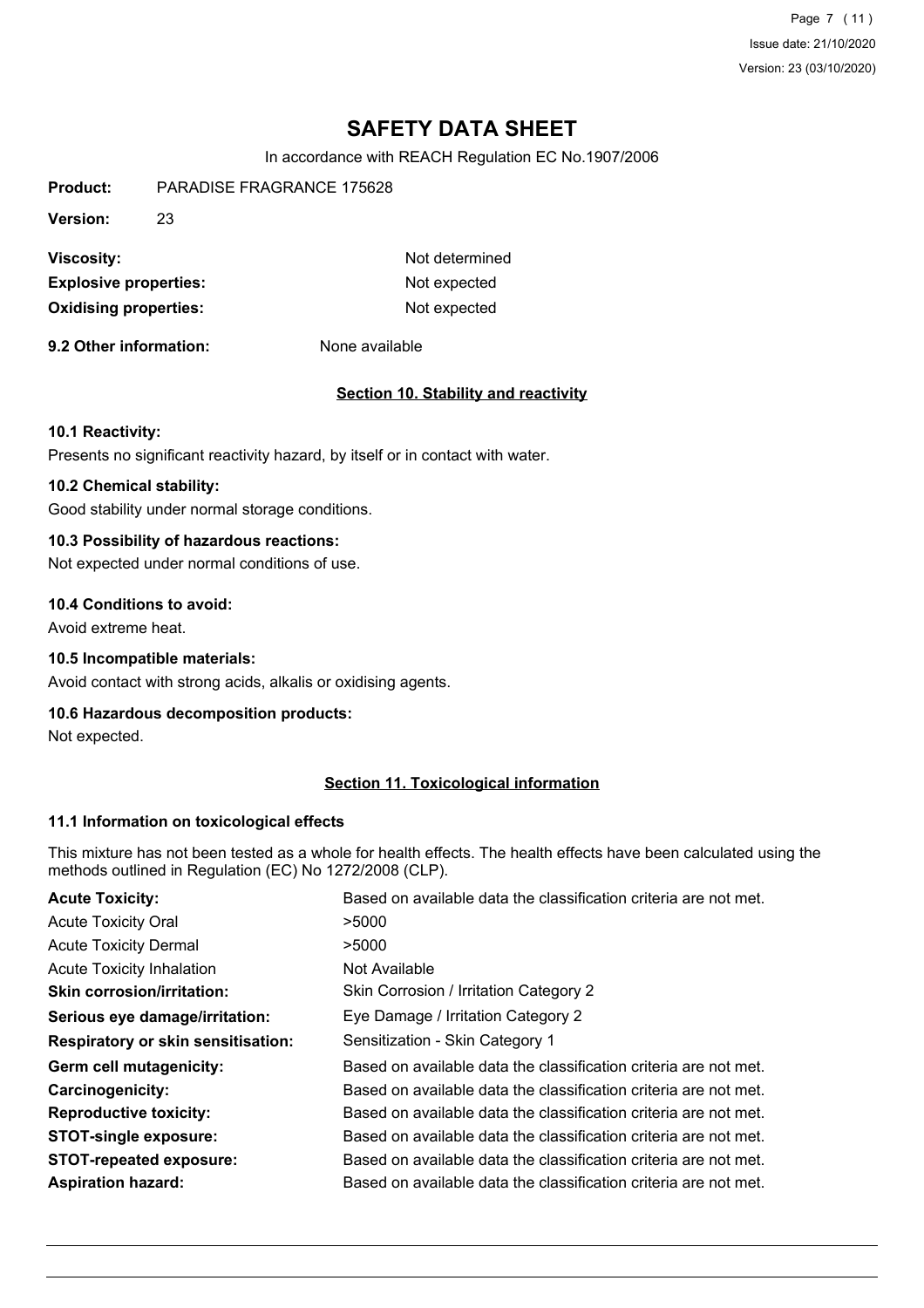Page 8 (11) Issue date: 21/10/2020 Version: 23 (03/10/2020)

## **SAFETY DATA SHEET**

In accordance with REACH Regulation EC No.1907/2006

**Product:** PARADISE FRAGRANCE 175628

**Version:** 23

## **Information about hazardous ingredients in the mixture**

| Ingredient                          | <b>CAS</b>  | <b>EC</b>         | LD50/ATE Oral | LD50/ATE<br><b>Dermal</b> | LC50/ATE<br><b>Inhalation</b> | <b>LC50</b><br>Route      |
|-------------------------------------|-------------|-------------------|---------------|---------------------------|-------------------------------|---------------------------|
| <b>ICINNAMAL</b>                    | 104-55-2    | $ 203 - 213 - 9 $ | 2500          | 1100                      | Not available                 | <b>INot</b><br>lavailable |
| <b>ICOUMARIN</b>                    | $ 91-64-5 $ | 202-086-7         | 500           | <b>Not available</b>      | Not available                 | <b>Not</b><br>available   |
| <b>IPHENETHYL</b><br><b>ALCOHOL</b> | $ 60-12-8 $ | 200-456-2         | 1610          | 2500                      | Not available                 | <b>Not</b><br>lavailable  |

Refer to Sections 2 and 3 for additional information.

## **Section 12. Ecological information**

## **12.1 Toxicity:**

- Very toxic to aquatic life with long lasting effects.
- **12.2 Persistence and degradability:** Not available
- **12.3 Bioaccumulative potential:** Not available
- **12.4 Mobility in soil:** Not available

**12.5 Results of PBT and vPvB assessment:**

This substance does not meet the PBT/vPvB criteria of REACH, annex XIII.

**12.6 Other adverse effects:** Not available

## **Section 13. Disposal considerations**

## **13.1 Waste treatment methods:**

Dispose of in accordance with local regulations. Avoid disposing into drainage systems and into the environment. Empty containers should be taken to an approved waste handling site for recycling or disposal.

## **Section 14. Transport information**

| 14.1 UN number:                                                               | UN3082                                                                                                     |
|-------------------------------------------------------------------------------|------------------------------------------------------------------------------------------------------------|
| 14.2 UN Proper Shipping Name:                                                 | ENVIRONMENTALLY HAZARDOUS SUBSTANCE, LIQUID, N.O.S.<br>(TETRAMETHYL ACETYLOCTAHYDRONAPHTHALENES, LIMONENE) |
| 14.3 Transport hazard class(es):                                              | 9                                                                                                          |
| <b>Sub Risk:</b>                                                              |                                                                                                            |
| 14.4. Packing Group:                                                          | Ш                                                                                                          |
| <b>14.5 Environmental hazards:</b>                                            | This is an environmentally hazardous substance.                                                            |
| 14.6 Special precautions for user:                                            | None additional                                                                                            |
| 14.7 Transport in bulk according to Annex II of MARPOL73/78 and the IBC Code: |                                                                                                            |

Not applicable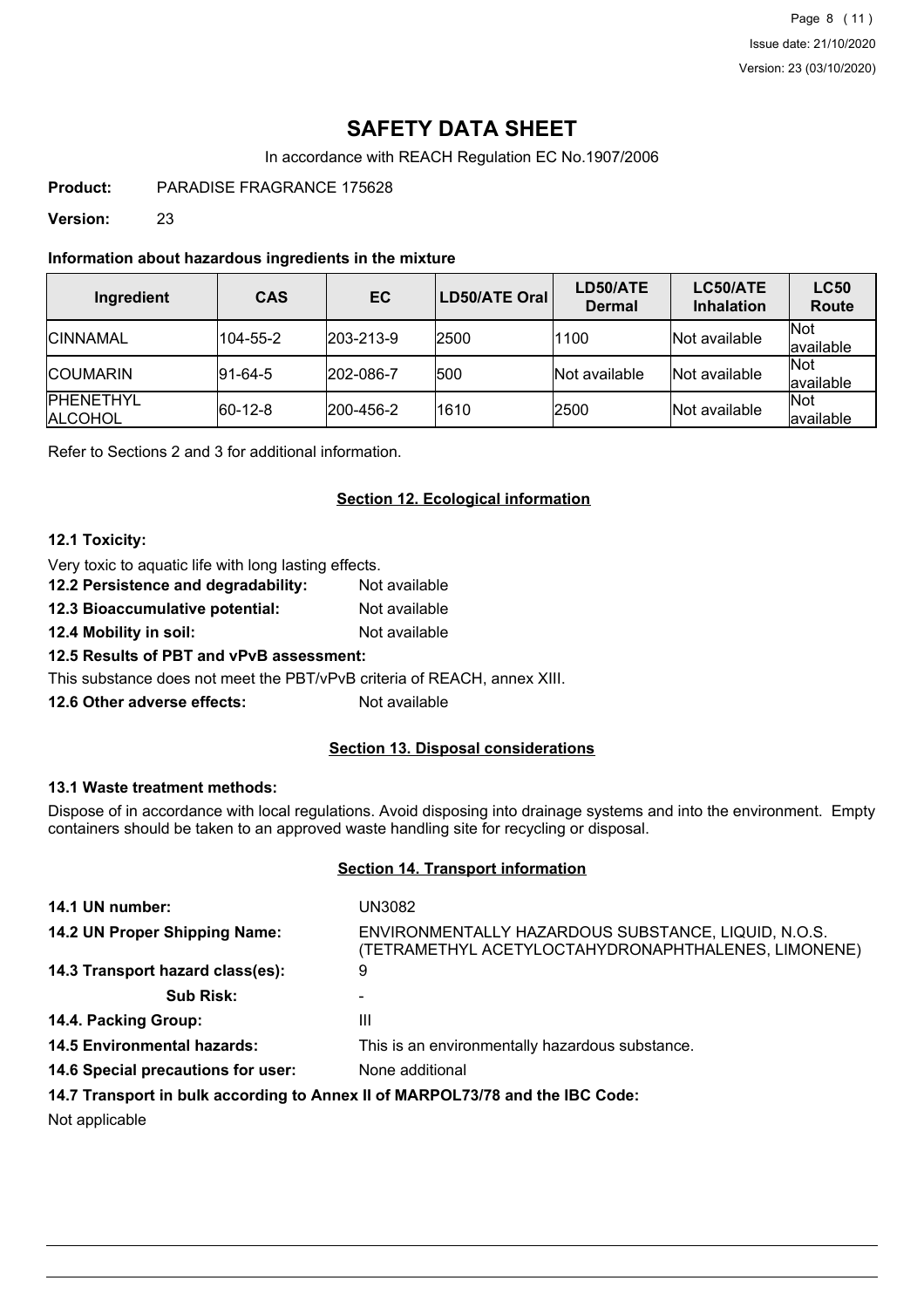Page 9 (11) Issue date: 21/10/2020 Version: 23 (03/10/2020)

## **SAFETY DATA SHEET**

In accordance with REACH Regulation EC No.1907/2006

**Product:** PARADISE FRAGRANCE 175628

**Version:** 23

## **Section 15. Regulatory information**

## **15.1 Safety, health and environmental regulations/legislation specific for the substance or mixture** None additional

## **15.2 Chemical Safety Assessment**

A Chemical Safety Assessment has not been carried out for this product.

## **Section 16. Other information**

| <b>Concentration % Limits:</b>  | EH A1=86.48% EH C1=83.03% EH C2=7.39% EH C3=0.73825256% EH<br>C4=35.99% SCI 2=25.71% EDI 2=34.83% EDI 2A=34.83% SS 1=4.35% |
|---------------------------------|----------------------------------------------------------------------------------------------------------------------------|
| <b>Total Fractional Values:</b> | FH A1=1 16 FH C1=1 20 FH C2=13 54 FH C3=135 46 FH C4=2 78 SCL<br>2=3.89 EDI 2=2.87 EDI 2A=2.87 SS 1=23.00                  |

## **Key to revisions:**

Concentration % Limits Information about hazardous ingredients in the mixture SECTION 3: Composition/information on ingredients Total Fractional Values Workplace exposure limits

## **Key to abbreviations:**

| <b>Abbreviation</b> | <b>Meaning</b>                                                     |
|---------------------|--------------------------------------------------------------------|
| AH <sub>1</sub>     | Aspiration Hazard Category 1                                       |
| ATD <sub>4</sub>    | Acute Toxicity - Dermal Category 4                                 |
| ATO 4               | Acute Toxicity - Oral Category 4                                   |
| EDI <sub>1</sub>    | Eye Damage / Irritation Category 1                                 |
| EDI <sub>2</sub>    | Eye Damage / Irritation Category 2                                 |
| EH A1               | Hazardous to the Aquatic Environment - Acute Hazard Category 1     |
| EH <sub>C1</sub>    | Hazardous to the Aquatic Environment - Long-term Hazard Category 1 |
| EH <sub>C2</sub>    | Hazardous to the Aquatic Environment - Long-term Hazard Category 2 |
| EH <sub>C3</sub>    | Hazardous to the Aquatic Environment - Long-term Hazard Category 3 |
| FL <sub>3</sub>     | Flammable Liquid, Hazard Category 3                                |
| H226                | Flammable liquid and vapour.                                       |
| H302                | Harmful if swallowed.                                              |
| H304                | May be fatal if swallowed and enters airways.                      |
| H312                | Harmful in contact with skin.                                      |
| H315                | Causes skin irritation.                                            |
| H317                | May cause an allergic skin reaction.                               |
| H318                | Causes serious eye damage.                                         |
| H319                | Causes serious eye irritation.                                     |
| H361                | Suspected of damaging fertility or the unborn child.               |
| H400                | Very toxic to aquatic life.                                        |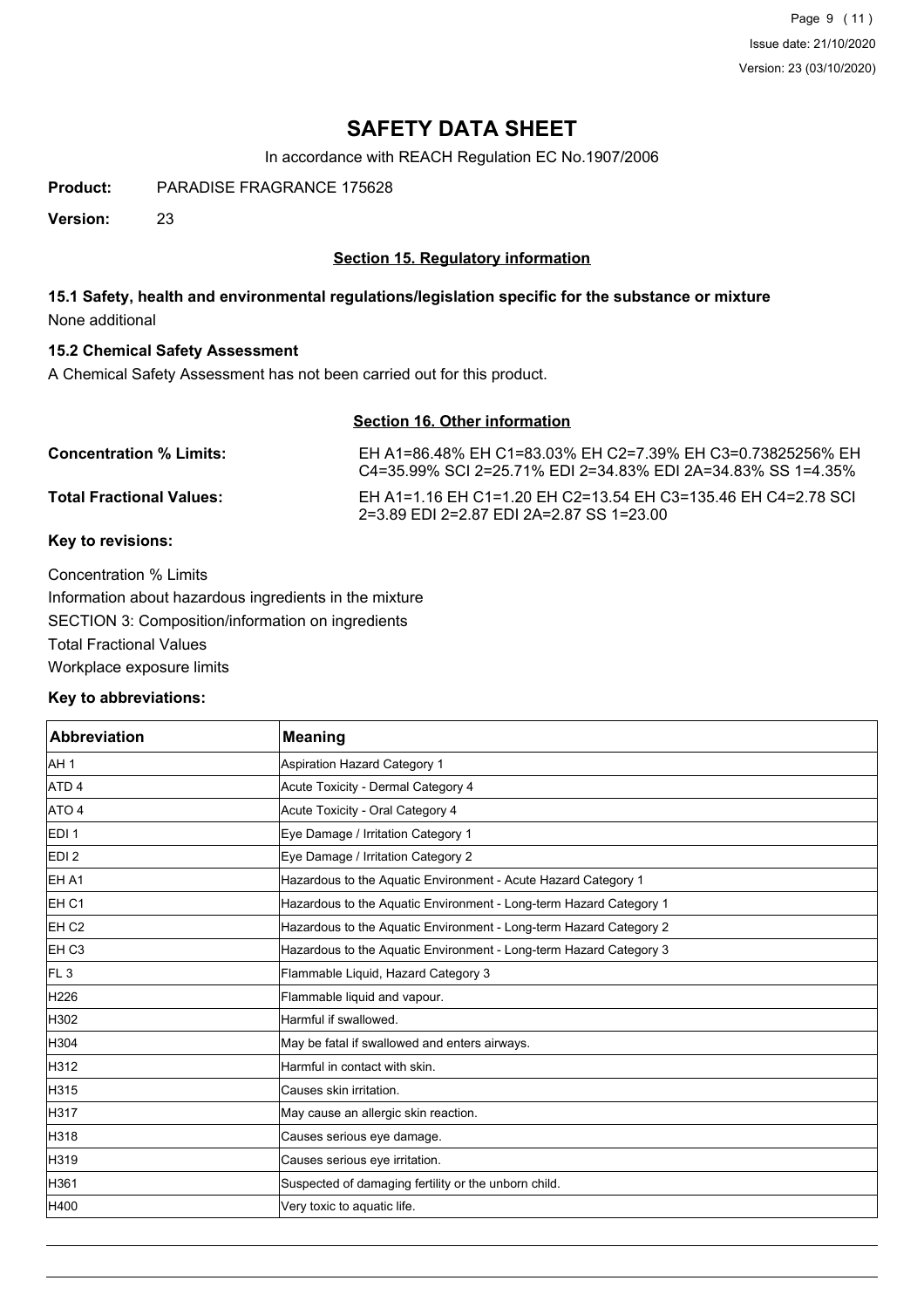Page 10 (11) Issue date: 21/10/2020 Version: 23 (03/10/2020)

## **SAFETY DATA SHEET**

In accordance with REACH Regulation EC No.1907/2006

## **Product:** PARADISE FRAGRANCE 175628

### **Version:** 23

| H410             | Very toxic to aquatic life with long lasting effects.                                                                               |
|------------------|-------------------------------------------------------------------------------------------------------------------------------------|
| H411             |                                                                                                                                     |
| H412             | Toxic to aquatic life with long lasting effects.                                                                                    |
|                  | Harmful to aquatic life with long lasting effects.                                                                                  |
| P202             | Do not handle until all safety precautions have been read and understood.                                                           |
| P210             | Keep away from heat, sparks, open flames and hot surfaces. - No smoking.                                                            |
| P233             | Keep container tightly closed.                                                                                                      |
| P240             | Ground/bond container and receiving equipment.                                                                                      |
| P241             | Use explosion-proof electrical, ventilating and lighting equipment.                                                                 |
| P242             | Use only non-sparking tools.                                                                                                        |
| P243             | Take precautionary measures against static discharge.                                                                               |
| P261             | Avoid breathing vapour or dust.                                                                                                     |
| P264             | Wash hands and other contacted skin thoroughly after handling.                                                                      |
| P270             | Do not eat, drink or smoke when using this product.                                                                                 |
| P272             | Contaminated work clothing should not be allowed out of the workplace.                                                              |
| P273             | Avoid release to the environment.                                                                                                   |
| P280             | Wear protective gloves/eye protection/face protection.                                                                              |
| P301/310         | IF SWALLOWED: Immediately call a POISON CENTER or doctor/physician.                                                                 |
| P301/312         | IF SWALLOWED: call a POISON CENTER or doctor/physician if you feel unwell.                                                          |
| P302/352         | IF ON SKIN: Wash with plenty of soap and water.                                                                                     |
| P303/361/353     | IF ON SKIN (or hair): Remove/take off immediately all contaminated clothing. Rinse skin with water/shower.                          |
| P305/351/338     | IF IN EYES: Rinse cautiously with water for several minutes. Remove contact lenses, if present and easy to<br>do. Continue rinsing. |
| P308/313         | IF exposed or concerned: Get medical advice/attention.                                                                              |
| P310             | Immediately call a POISON CENTER or doctor/physician.                                                                               |
| P312             | Call a POISON CENTRE or doctor/physician if you feel unwell.                                                                        |
| P330             | Rinse mouth.                                                                                                                        |
| P331             | Do not induce vomiting.                                                                                                             |
| P332/313         | If skin irritation occurs: Get medical advice/attention.                                                                            |
| P333/313         | If skin irritation or rash occurs: Get medical advice/attention.                                                                    |
| P337/313         | If eye irritation persists: Get medical advice/attention.                                                                           |
| P362             | Take off contaminated clothing and wash before reuse.                                                                               |
| P363             | Wash contaminated clothing before reuse.                                                                                            |
| P370/378         | In case of fire: Use carbon dioxide, dry chemical, foam for extinction.                                                             |
| P391             | Collect spillage.                                                                                                                   |
| P403/235         | Store in a well-ventilated place. Keep cool.                                                                                        |
| P405             | Store locked up.                                                                                                                    |
| P501             | Dispose of contents/container to approved disposal site, in accordance with local regulations.                                      |
| REP <sub>2</sub> | Toxic to Reproduction Category 2                                                                                                    |
| SCI <sub>2</sub> | Skin Corrosion / Irritation Category 2                                                                                              |
| SS 1A            | Sensitization - Skin Category 1A                                                                                                    |
| SS 1B            | Sensitization - Skin Category 1B                                                                                                    |

The information in this safety data sheet is to the best of our knowledge true and accurate but all data, instructions,